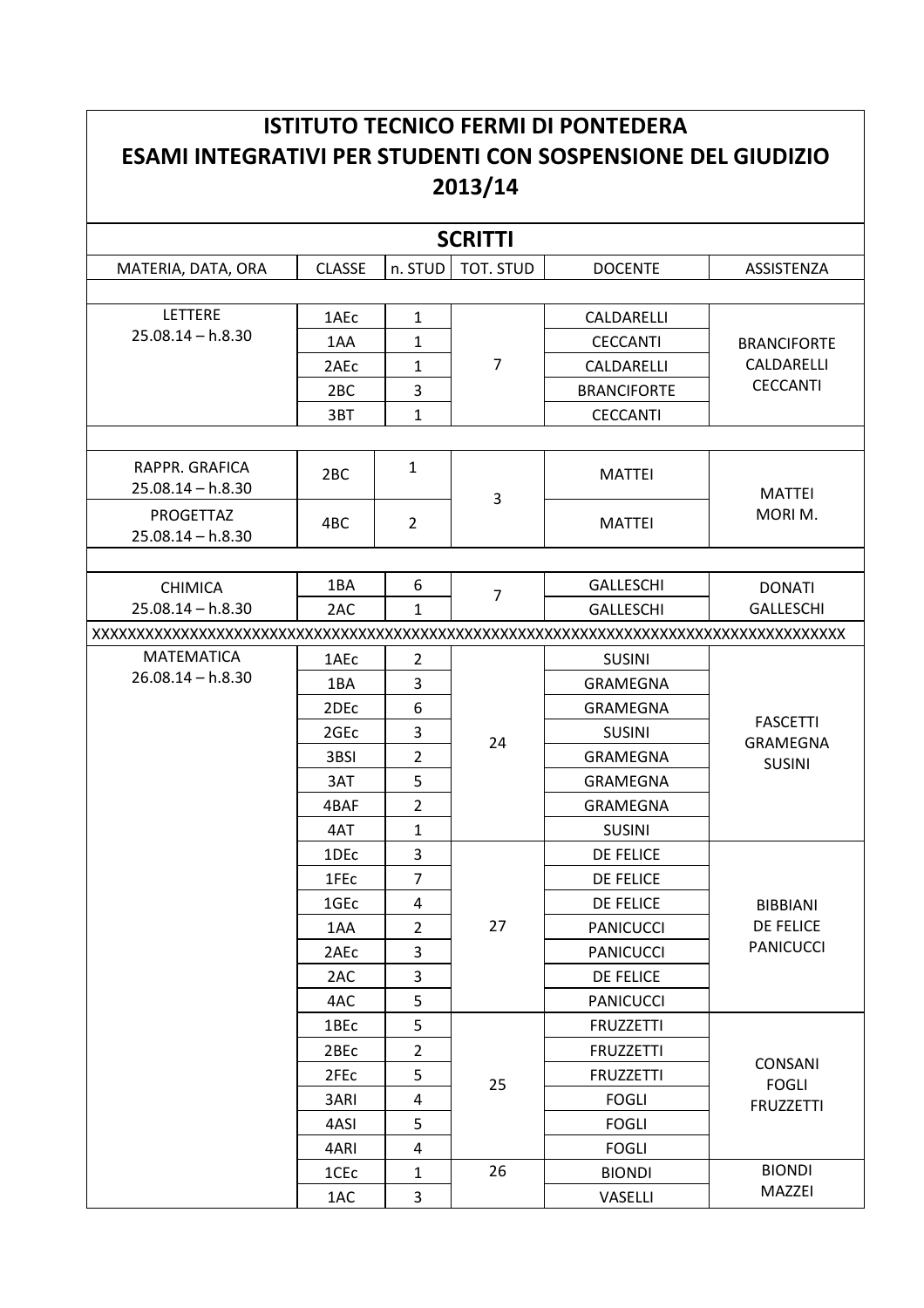|                          | 2BC              | 6              |    | <b>VASELLI</b>    | VASELLI                             |
|--------------------------|------------------|----------------|----|-------------------|-------------------------------------|
|                          | 3BAF             | 5              |    | <b>BIONDI</b>     |                                     |
|                          | 3BC              | 5              |    | <b>VASELLI</b>    |                                     |
|                          | 4BSI             | $\overline{4}$ |    | <b>BIONDI</b>     |                                     |
|                          | 4BC              | $\overline{2}$ |    | VASELLI           |                                     |
|                          | 1EEc             | 5              |    | <b>MARINI</b>     |                                     |
|                          | 2CE <sub>c</sub> | 11             |    | <b>MARINI</b>     | LAPUSATA                            |
|                          | 2EE <sub>C</sub> | $\overline{2}$ | 26 | <b>MARINI</b>     | <b>MARINI</b>                       |
|                          | 3AAF             | $\overline{4}$ |    | <b>MARINI</b>     | <b>TOGNETTI</b>                     |
|                          | 4AAF             | 4              |    | <b>MARINI</b>     |                                     |
|                          |                  |                |    |                   |                                     |
| EC.AZIENDALE             | 1EEc             | $\mathbf{1}$   |    | PAMPALONI         |                                     |
| DISC.TUR. AZIEND         | 1FE <sub>c</sub> | 8              |    | <b>LUPETTI</b>    |                                     |
| $27.08.14 - h.8.30$      | 2GEc             | 3              |    | PAMPALONI         | <b>GIORGI</b>                       |
|                          | 3AT              | 8              | 24 | <b>LUPETTI</b>    | <b>LUPETTI</b>                      |
|                          | 3BT              | $\mathbf{1}$   |    | MAZZANTINI M.     | MAZZANTINI M.<br><b>PAMPALONI</b>   |
|                          | 4ASI             | $\overline{2}$ |    | <b>PAMPALONI</b>  |                                     |
|                          | 4AT              | $\mathbf{1}$   |    | MAZZANTINI M.     |                                     |
|                          | 1GEc             | 8              |    | <b>BARTOLI</b>    |                                     |
|                          | 2DEc             | $\overline{2}$ |    | <b>BRACCINI</b>   |                                     |
|                          | 3ARI             | 3              |    | <b>BARTOLI</b>    | <b>BARTOLI</b>                      |
|                          | 4AAF             | 4              | 25 | <b>BRACCINI</b>   | <b>BRACCINI</b>                     |
|                          | 4BSI             | 6              |    | <b>BARTOLI</b>    | MARIANELLI                          |
|                          | 4ARI             | $\overline{2}$ |    | MARIANELLI        |                                     |
|                          | 2AEc             | $\mathbf{1}$   |    | SABA              |                                     |
|                          | 2FEc             | 1              |    | <b>MAZZONCINI</b> | <b>GIORGI</b>                       |
|                          | 3AAF             | 3              | 26 | SABA              | <b>LUPETTI</b>                      |
|                          | 3BSI             | 9              |    | SABA              | <b>MAZZONCINI</b>                   |
|                          | 4BAF             | 12             |    | <b>LUPETTI</b>    | SABA                                |
|                          |                  |                |    |                   |                                     |
| <b>INGLESE</b>           | 1BEc             | $\overline{2}$ |    | <b>APRILE</b>     |                                     |
| 28.08.14 - h.10.00-11.00 | 1DE <sub>c</sub> | $\mathbf{1}$   |    | <b>NOVI</b>       |                                     |
|                          | 1EEc             | $\mathbf{1}$   |    | <b>ESPOSITO</b>   |                                     |
|                          | 1GE <sub>c</sub> | 3              |    | APRILE            | APRILE                              |
|                          | 1AA              | $\mathbf{1}$   |    | <b>INTRIVICI</b>  | <b>ESPOSITO</b><br><b>INTRIVICI</b> |
|                          | 1BA              | 1              | 15 | <b>INTRIVICI</b>  | <b>MARIOTTI</b>                     |
|                          | 1AC              | $\mathbf{1}$   |    | <b>NOVI</b>       | <b>NOVI</b>                         |
|                          | 2CE <sub>c</sub> | $\mathbf{1}$   |    | <b>NOVI</b>       |                                     |
|                          | 2AC              | 1              |    | <b>INTRIVICI</b>  |                                     |
|                          | 2 <sub>BC</sub>  | 3              |    | <b>INTRIVICI</b>  |                                     |
|                          | 3AAF             | $\mathbf{1}$   | 12 | <b>ROTTA</b>      | <b>CAPPELLI</b>                     |
|                          | 3AT              | 4              |    | MORI L.           | <b>ESPOSITO</b>                     |
|                          | 3BT              | $\overline{2}$ |    | MORI L.           | MORI L.                             |
|                          | 3BC              | 1              |    | <b>NOVI</b>       | <b>NOVI</b>                         |
|                          | 4AAF             | $\overline{2}$ |    |                   | <b>ROTTA</b>                        |
|                          |                  |                |    | <b>ROTTA</b>      |                                     |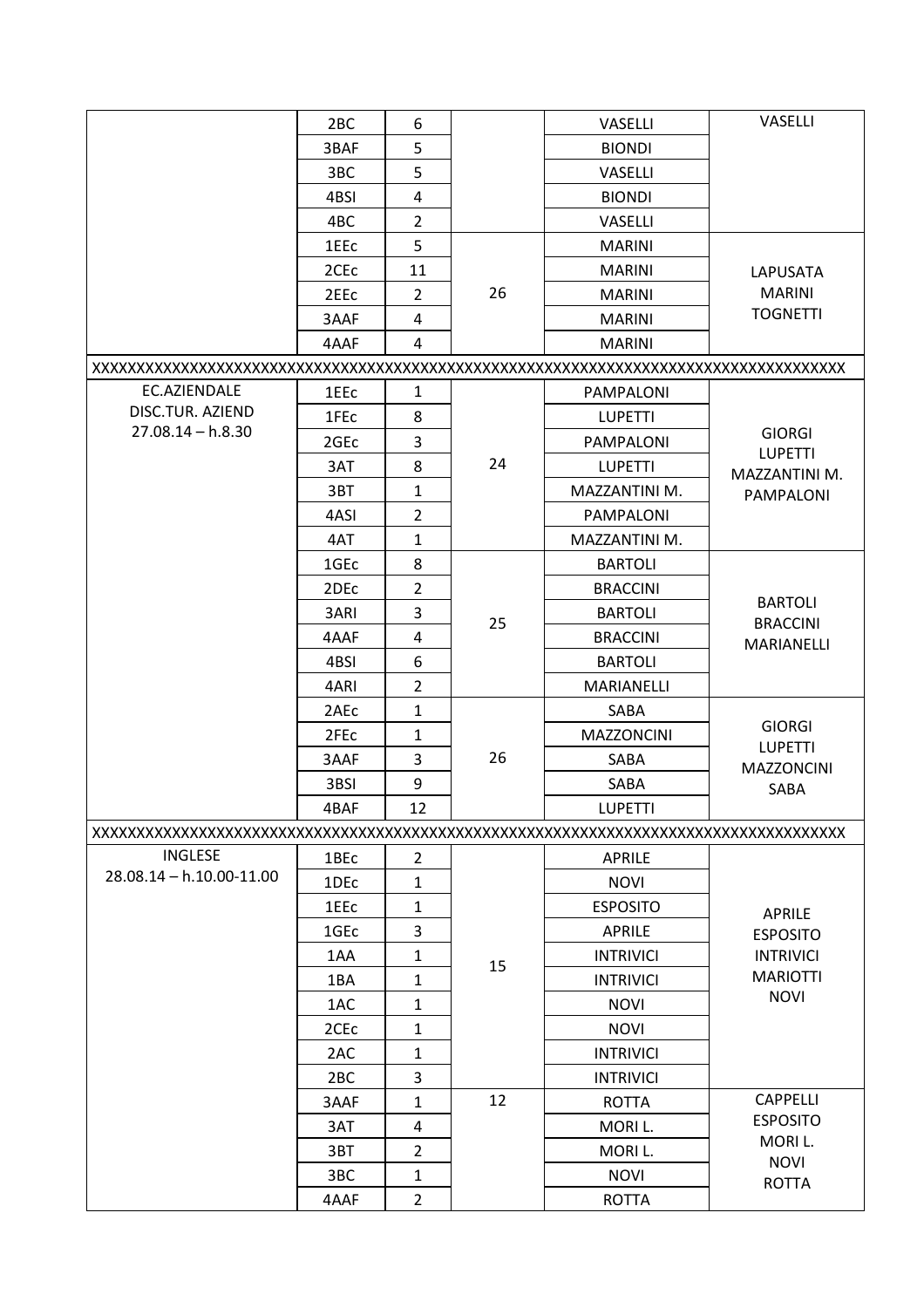|                              | 4BAF             | 1              |    | <b>ESPOSITO</b>    |                                             |
|------------------------------|------------------|----------------|----|--------------------|---------------------------------------------|
|                              | 4AT              | $\mathbf{1}$   |    | MORI L.            |                                             |
|                              |                  |                |    |                    |                                             |
| <b>FRANCESE</b>              | 1AEc             | 3              |    | <b>TOSI</b>        | <b>SALVADORI</b><br>SAVIOZZI<br><b>TOSI</b> |
| $28.08.14 - h.8.30 - 9.30$   | 1CEC             | $\mathbf{1}$   |    | SALVADORI          |                                             |
|                              | 1GE <sub>c</sub> | 1              | 12 | <b>TOSI</b>        |                                             |
|                              | 2AEc             | $\overline{2}$ |    | <b>TOSI</b>        |                                             |
|                              | 2CE <sub>c</sub> | 5              |    | SALVADORI          |                                             |
|                              | 2EE <sub>C</sub> | 1              |    | <b>SALVADORI</b>   |                                             |
|                              | 3AAF             | 3              |    | <b>MARTELLI</b>    |                                             |
|                              | 3ARI             | $\overline{2}$ |    | <b>MARTELLI</b>    | <b>MARTELLI</b>                             |
|                              | 3BT              | 4              | 16 | SALVADORI          | <b>PUCCINELLI</b>                           |
|                              | 4AAF             | $\overline{2}$ |    | SALVADORI          | SALVADORI                                   |
|                              | 4BAF             | $\overline{2}$ |    | <b>MARTELLI</b>    |                                             |
|                              | 4AT              | 3              |    | SALVADORI          |                                             |
|                              |                  |                |    |                    |                                             |
| SPAGNOLO                     | 1DEc             | $\mathbf{1}$   |    | <b>BURRASCANO</b>  |                                             |
| $28.08.14 - h.10.00 - 11.00$ | 1FE <sub>c</sub> | $\mathbf{1}$   | 8  | <b>BURRASCANO</b>  | <b>BURRASCANO</b><br><b>MARRON</b>          |
|                              | 2FE <sub>c</sub> | 1              |    | <b>MARRON</b>      |                                             |
|                              | 3BT              | $\overline{2}$ |    | <b>MARRON</b>      |                                             |
|                              | 4ARI             | 1              |    | <b>MARRON</b>      |                                             |
|                              | 4AT              | $\overline{2}$ |    | <b>MARRON</b>      |                                             |
|                              |                  |                |    |                    |                                             |
| <b>INFORMATICA</b>           | 1DE <sub>C</sub> | $\mathbf{1}$   |    | FERRARA            |                                             |
| $29.08.14 - h.8.30$          | 2AE <sub>C</sub> | 4              |    | <b>FASULO</b>      |                                             |
|                              | 2CEc             | $\mathbf{1}$   |    | <b>LUPPICHINI</b>  | <b>FASULO</b>                               |
|                              | 2DE <sub>c</sub> | $\overline{2}$ | 25 | <b>LUPPICHINI</b>  | <b>FERRARA</b>                              |
|                              | 3BSI             | 8              |    | <b>LUPPICHINI</b>  | <b>LUPPICHINI</b>                           |
|                              | 4ASI             | $\mathbf{1}$   |    | <b>LUPPICHINI</b>  |                                             |
|                              | 4BSI             | 8              |    | <b>FASULO</b>      |                                             |
|                              |                  |                |    |                    |                                             |
| <b>FISICA</b>                | 1DE <sub>c</sub> | $\overline{2}$ |    | <b>BERNI</b>       | <b>BERNI</b>                                |
| $29.08.14 - h.8.30$          | 1EEc             | $\mathbf{1}$   | 4  | <b>BERNI</b>       | <b>FRANCHINI</b>                            |
|                              | 1BA              | $\mathbf{1}$   |    | <b>BERNI</b>       |                                             |
|                              |                  |                |    |                    |                                             |
| <b>FISICA</b>                | 2AC              | $\overline{2}$ | 8  | MARIOTTI P.        | <b>FRANCHINI</b>                            |
| $29.08.14 - h.9.30$          | 2BC              | 6              |    | <b>MARIOTTI P.</b> | MARIOTTI P.                                 |
|                              |                  |                |    |                    |                                             |
|                              | 3BC              | $\mathbf{1}$   |    | PERRETTI           | DI PALMA                                    |
| <b>TOPOGRAFIA</b>            | 4AC              | 4              | 10 | PERRETTI           | <b>NICCOLAI</b>                             |
| $29.08.14 - h.8.30$          | 4BC              | 5              |    | DI PALMA           | PERRETTI                                    |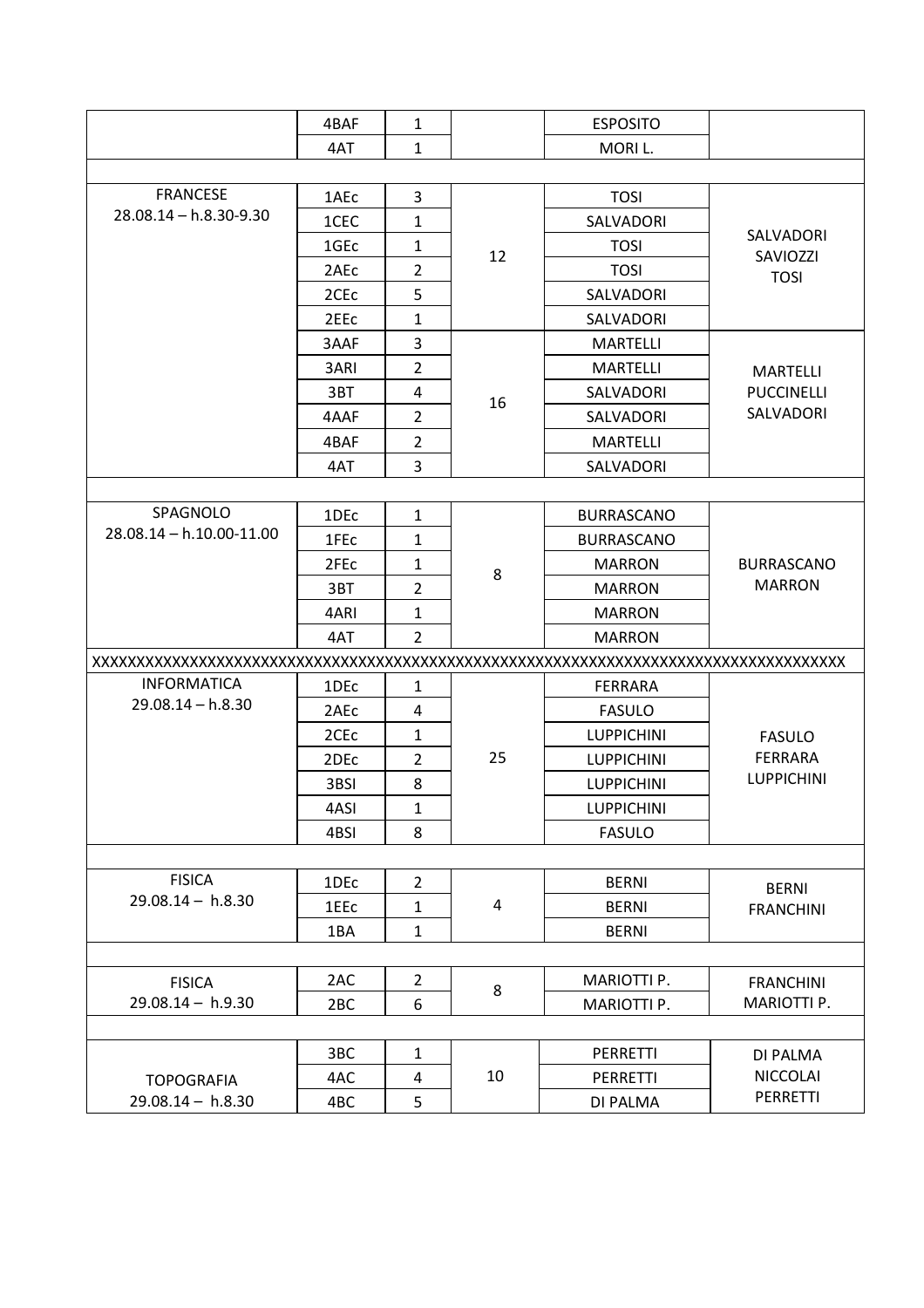| <b>ORALI</b>                           |                  |                |                    |                           |  |
|----------------------------------------|------------------|----------------|--------------------|---------------------------|--|
|                                        |                  |                |                    |                           |  |
| <b>MATERIA E DATA</b>                  | <b>CLASSE</b>    | n. STUD        | <b>DOCENTE</b>     | ASSISTENZA                |  |
|                                        |                  |                |                    |                           |  |
| <b>STORIA</b>                          | 1AEc             | $\overline{2}$ | <b>DONATI</b>      | <b>BUSELLI</b>            |  |
| $25.08.14 - h.14.30$                   | 1GE <sub>c</sub> | $\overline{2}$ | <b>FEDELI</b>      | <b>BUSELLI</b>            |  |
|                                        | 1AA              | $\mathbf{1}$   | <b>CECCANTI</b>    | <b>MORI MAURIZIO</b>      |  |
|                                        | 2CE <sub>C</sub> | $\overline{2}$ | <b>DONATI</b>      | <b>GALLESCHI</b>          |  |
|                                        | 3BSI             | 3              | <b>FEDELI</b>      | <b>MORINI</b>             |  |
|                                        | 4BAF             | 3              | <b>MENCONI</b>     | <b>BERNARDINI</b>         |  |
|                                        | 4BSI             | $\mathbf{1}$   | <b>FEDELI</b>      | <b>MORINI</b>             |  |
|                                        |                  |                |                    |                           |  |
| <b>LETTERE</b>                         | 1AEc             | $\mathbf{1}$   | CALDARELLI         | <b>BUSELLI</b>            |  |
| $25.08.14 - h.14.30$                   | 1AA              | 1              | <b>CECCANTI</b>    | <b>MORI MAURIZIO</b>      |  |
|                                        | 2AE <sub>C</sub> | 1              | CALDARELLI         | <b>BUSELLI</b>            |  |
|                                        | 2 <sub>BC</sub>  | 3              | <b>BRANCIFORTE</b> | <b>MATTEI</b>             |  |
|                                        | 3BT              | $\mathbf{1}$   | <b>CECCANTI</b>    | REALDINI                  |  |
|                                        |                  |                |                    |                           |  |
| <b>CHIMICA</b>                         | 1BA              | 6              | <b>GALLESCHI</b>   | <b>MORI MAURIZIO</b>      |  |
| $25.08.14 - h.14.30$                   | 2AC              | $\mathbf{1}$   | <b>GALLESCHI</b>   | <b>MORI MAURIZIO</b>      |  |
|                                        |                  |                |                    |                           |  |
| RAPPR. GRAFICA<br>$25.08.14 - h.14.30$ | 2 <sub>BC</sub>  | $\mathbf{1}$   | <b>MATTEI</b>      | <b>BRANCIFORTE</b>        |  |
| <b>ESTIMO</b><br>$25.08.14 - h.14.30$  | 3BC              | 4              | <b>SCAGNOZZI</b>   | <b>GENNAI</b>             |  |
| PROGETTAZ<br>$25.08.14 - h.14.30$      | 4BC              | $\overline{2}$ | <b>MATTEI</b>      | REALDINI                  |  |
|                                        |                  |                |                    |                           |  |
| <b>MATEMATICA</b>                      | 1AEc             | $\overline{2}$ | <b>SUSINI</b>      | <b>MAZZANTINI STEFANO</b> |  |
| $26.08.14 - h.14.30$                   | 1BEc             | 5              | <b>FRUZZETTI</b>   | LAZZARI                   |  |
|                                        | 1CE <sub>c</sub> | $\mathbf{1}$   | <b>BIONDI</b>      | <b>BUSELLI</b>            |  |
|                                        | 1AA              | $\overline{2}$ | <b>PANICUCCI</b>   | <b>BIBBIANI</b>           |  |
|                                        | 2AEc             | $\overline{3}$ | <b>PANICUCCI</b>   | <b>BUSELLI</b>            |  |
|                                        | 2BEc             | $\overline{2}$ | <b>FRUZZETTI</b>   | <b>BUSELLI</b>            |  |
|                                        | 2FEc             | 5              | <b>FRUZZETTI</b>   | <b>DINI</b>               |  |
|                                        | 2GE <sub>c</sub> | 3              | <b>SUSINI</b>      | <b>FASCETTI</b>           |  |
|                                        | 3BAF             | 5              | <b>BIONDI</b>      | <b>MAZZANTINI STEFANO</b> |  |
|                                        | 3ARI             | 4              | <b>FOGLI</b>       | <b>ROSSI</b>              |  |
|                                        | 4ASI             | 5              | <b>FOGLI</b>       | SAVIOZZI                  |  |
|                                        | 4BSI             | 4              | <b>BIONDI</b>      | <b>DINI</b>               |  |
|                                        | 4ARI             | 4              | <b>FOGLI</b>       | <b>CHIERICI</b>           |  |
|                                        | 4AT              | $\mathbf{1}$   | <b>SUSINI</b>      | <b>CHIERICI</b>           |  |
|                                        | 4AC              | 5              | <b>PANICUCCI</b>   | <b>LUISI</b>              |  |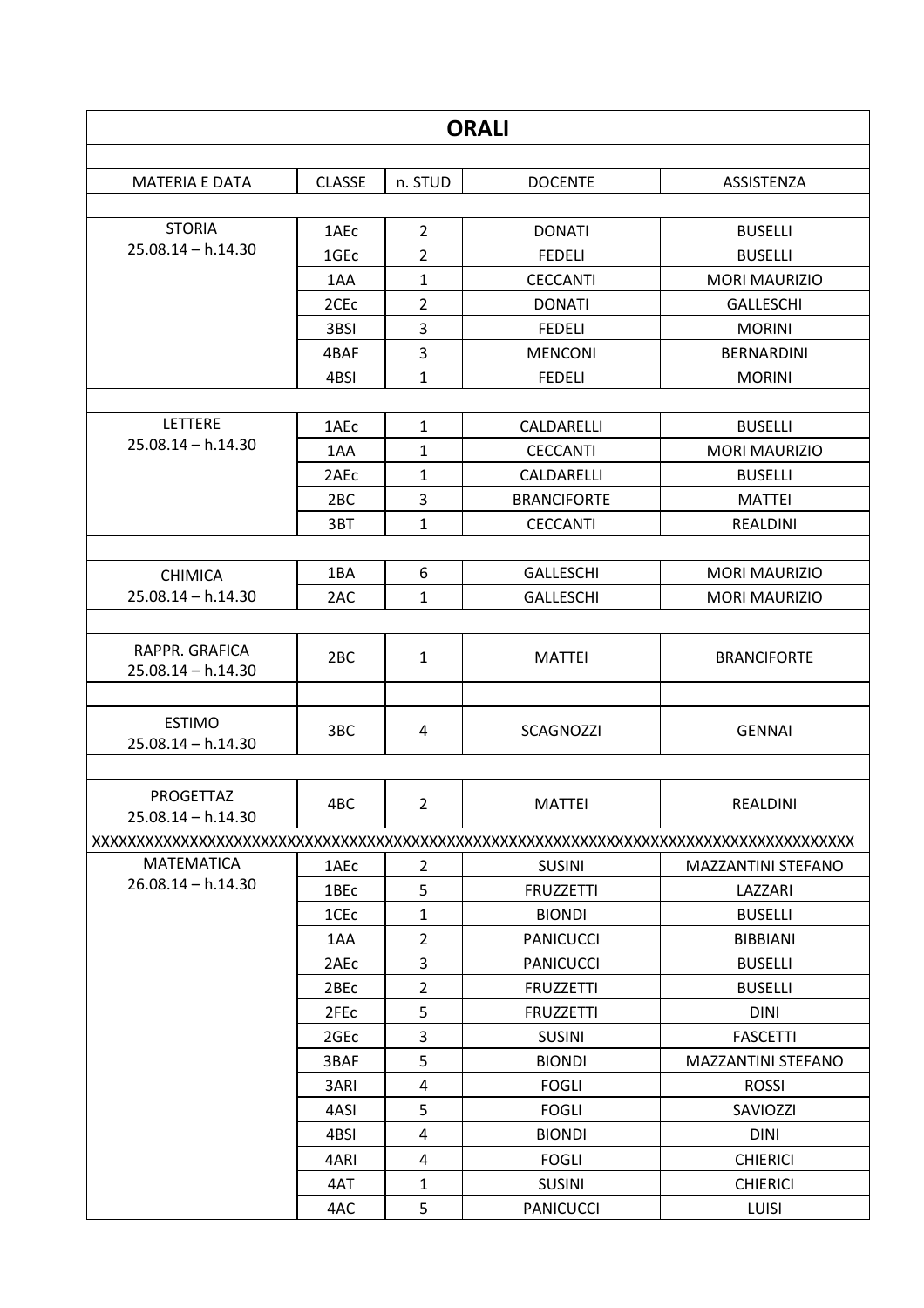| <b>MATEMATICA</b>                       | 1DEc             | 3              | <b>DE FELICE</b>           | LAZZARI                 |
|-----------------------------------------|------------------|----------------|----------------------------|-------------------------|
| $27.08.14 - h.8.30$                     | 1AC              | 3              | VASELLI                    | <b>MARIOTTI R.</b>      |
|                                         | 1BA              | 3              | GRAMEGNA                   | <b>VANNI</b>            |
|                                         | 2CE <sub>C</sub> | 11             | <b>MARINI</b>              | <b>CONSANI</b>          |
|                                         | 2DE <sub>c</sub> | 6              | <b>GRAMEGNA</b>            | <b>VANNI</b>            |
|                                         | 2EEc             | $\overline{2}$ | <b>MARINI</b>              | <b>VANNI</b>            |
|                                         | 2AC              | 3              | <b>DE FELICE</b>           | <b>MARIOTTI R.</b>      |
|                                         | 2 <sub>BC</sub>  | 6              | <b>VASELLI</b>             | <b>TOGNETTI</b>         |
|                                         |                  |                |                            |                         |
| <b>MATEMATICA</b>                       | 1EEc             | 5              | <b>MARINI</b>              | <b>CHIERICI</b>         |
| $27.08.14 - h.14.30$                    | 1FEc             | $\overline{7}$ | <b>DE FELICE</b>           | <b>PAVONE</b>           |
|                                         | 1GE <sub>c</sub> | 4              | DE FELICE                  | <b>REALDINI</b>         |
|                                         | 3AAF             | 4              | <b>MARINI</b>              | MAZZEI                  |
|                                         | 3BSI             | $\overline{2}$ | GRAMEGNA                   | <b>FIORENTINI MARCO</b> |
|                                         | 3AT              | 5              | <b>GRAMEGNA</b>            | SALVINI                 |
|                                         | 3BC              | 5              | VASELLI                    | <b>NESI</b>             |
|                                         | 4AAF             | 4              | <b>MARINI</b>              | <b>BRACCINI</b>         |
|                                         | 4BAF             | $\overline{2}$ | <b>GRAMEGNA</b>            | <b>BARSOTTI</b>         |
|                                         | 4BC              | $\overline{2}$ | VASELLI                    | REALDINI                |
|                                         |                  |                |                            |                         |
| EC.AZIENDALE                            | 1EEc             | $\mathbf{1}$   | PAMPALONI                  | <b>CHIERICI</b>         |
| $27.08.14 - h.14.30$                    | 2AEc             | $\mathbf{1}$   | SABA                       | <b>FONTANA</b>          |
|                                         | 2DEc             | $\overline{2}$ | <b>BRACCINI</b>            | <b>PAVONE</b>           |
|                                         | 2FE <sub>c</sub> | $\mathbf{1}$   | <b>MAZZONCINI</b>          | <b>PACINI</b>           |
|                                         | 2GE <sub>c</sub> | 3              | PAMPALONI                  | <b>PACINI</b>           |
|                                         | 3AAF             | 3              | SABA                       | <b>FONTANA</b>          |
|                                         | 3BSI             | 9              | SABA                       | <b>FIORENTINI MARCO</b> |
|                                         | 4AAF             | 4              | <b>BRACCINI</b>            | <b>BARSOTTI</b>         |
|                                         | 4ASI             | $\overline{2}$ | <b>PAMPALONI</b>           | MAZZEI                  |
|                                         | 4ARI             | $\overline{2}$ | <b>MARIANELLI</b>          | <b>IMPERADORE</b>       |
|                                         |                  |                |                            |                         |
| DISC.TUR. AZIEND                        | 3BT              | $\mathbf{1}$   | MAZZANTINI MAURIZIO        | <b>CHIERICI</b>         |
| $27.08.14 - h.14.30$                    | 4AT              | $\mathbf{1}$   | <b>MAZZANTINI MAURIZIO</b> | <b>CHIERICI</b>         |
|                                         |                  |                |                            |                         |
| <b>SC.TERRA E BIOLOGIA</b>              | 2FEc             | $\mathbf{1}$   | <b>MEUCCI</b>              | <b>GIORGI</b>           |
| $27.08.14 - h.14.30$                    |                  |                |                            |                         |
|                                         |                  |                |                            |                         |
| EC.AZIENDALE                            | 1FEc             | 8              | <b>LUPETTI</b>             | <b>CAPPELLI</b>         |
| $28.08.14 - h.8.30$                     | 1GE <sub>c</sub> | 8              | <b>BARTOLI</b>             | <b>FEDELI</b>           |
|                                         |                  |                |                            |                         |
| DISC.TUR. AZIEND<br>$28.08.14 - h.8.30$ | 3AT              | 8              | <b>LUPETTI</b>             | SALVINI                 |
|                                         |                  |                |                            |                         |
| EC.AZIENDALE                            | 3ARI             | 3              | <b>BARTOLI</b>             | <b>MARTELLI</b>         |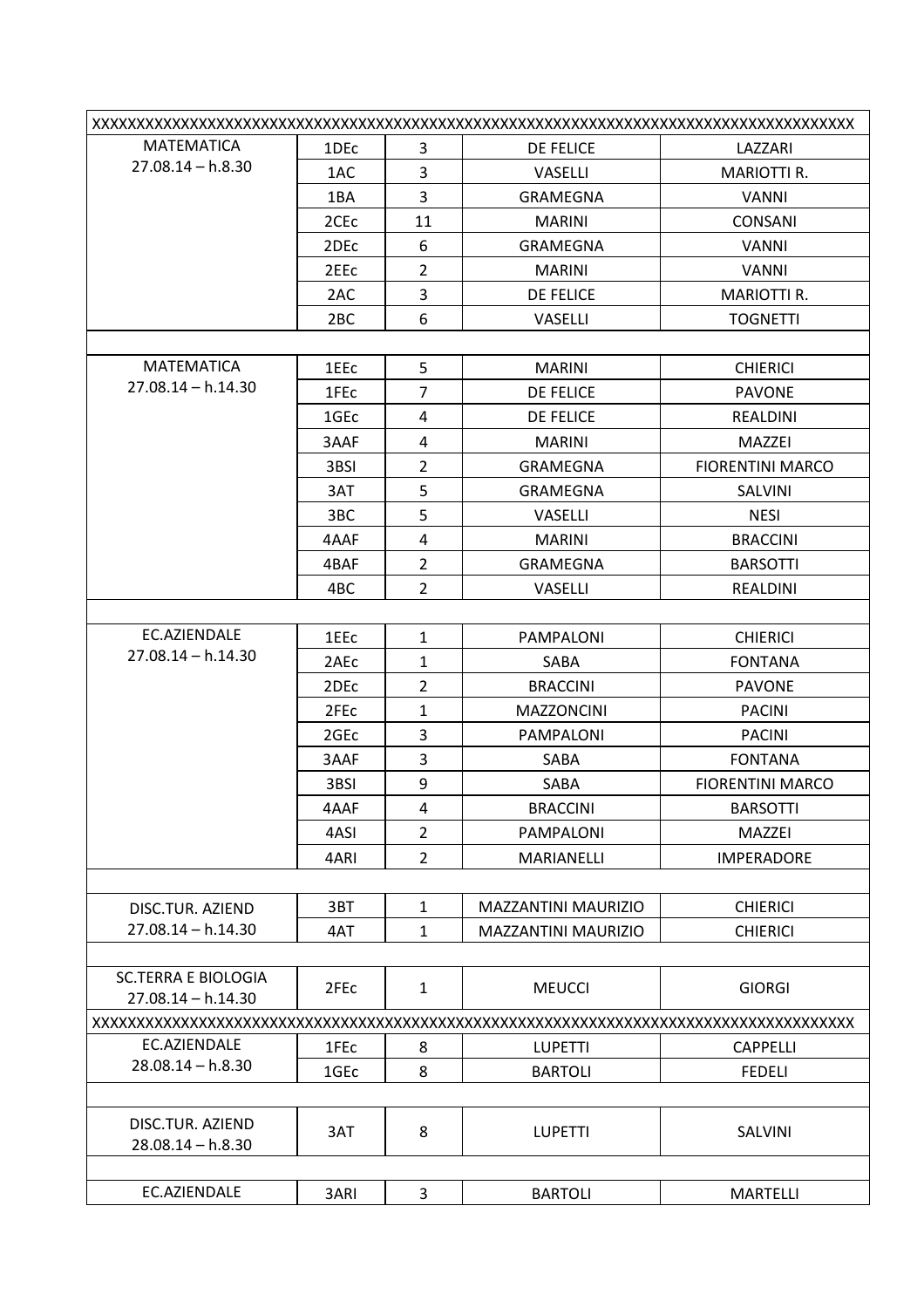| $28.08.14 - h.14.30$ | 4BAF             | 12             | <b>LUPETTI</b>    | <b>ESPOSITO</b>           |  |  |
|----------------------|------------------|----------------|-------------------|---------------------------|--|--|
|                      | 4BSI             | 6              | <b>BARTOLI</b>    | <b>MORINI</b>             |  |  |
|                      |                  |                |                   |                           |  |  |
| <b>INGLESE</b>       | 1BEc             | $\overline{2}$ | <b>APRILE</b>     | <b>FANTIN</b>             |  |  |
| $28.08.14 - h.14.30$ | 1DEc             | $\mathbf{1}$   | <b>NOVI</b>       | <b>GUIGGI</b>             |  |  |
|                      | 1EEc             | $\mathbf{1}$   | <b>ESPOSITO</b>   | <b>FANTIN</b>             |  |  |
|                      | 1GEc             | 3              | APRILE            | <b>TOSI</b>               |  |  |
|                      | 1AA              | $\mathbf{1}$   | <b>INTRIVICI</b>  | <b>RIBECHINI</b>          |  |  |
|                      | 1BA              | $\mathbf{1}$   | <b>INTRIVICI</b>  | <b>VANNI</b>              |  |  |
|                      | 1AC              | $\mathbf{1}$   | <b>NOVI</b>       | <b>RIBECHINI</b>          |  |  |
|                      | 2CE <sub>c</sub> | $\mathbf{1}$   | <b>NOVI</b>       | <b>VANNI</b>              |  |  |
|                      | 2AC              | $\mathbf{1}$   | <b>INTRIVICI</b>  | <b>VANNI</b>              |  |  |
|                      | 2 <sub>BC</sub>  | $\overline{3}$ | <b>INTRIVICI</b>  | <b>VANNI</b>              |  |  |
|                      | 3AAF             | $\mathbf{1}$   | <b>ROTTA</b>      | <b>TARDY</b>              |  |  |
|                      | 3AT              | 4              | MORI L.           | <b>BURRASCANO</b>         |  |  |
|                      | 3BT              | $\overline{2}$ | MORI L.           | <b>FANTIN</b>             |  |  |
|                      | 3BC              | $\mathbf{1}$   | <b>NOVI</b>       | <b>GHELLI</b>             |  |  |
|                      | 4AAF             | $\overline{2}$ | <b>ROTTA</b>      | <b>GUIGGI</b>             |  |  |
|                      | 4BAF             | $\mathbf 1$    | <b>ESPOSITO</b>   | <b>MARTELLI</b>           |  |  |
|                      | 4AT              | $\mathbf{1}$   | MORI L.           | <b>MARRON</b>             |  |  |
|                      |                  |                |                   |                           |  |  |
| <b>FRANCESE</b>      | 1AEc             | 3              | <b>TOSI</b>       | <b>NOVI</b>               |  |  |
| $28.08.14 - h.14.30$ | 1CEC             | $\mathbf{1}$   | SALVADORI         | <b>VANNI</b>              |  |  |
|                      | 1GEc             | $\mathbf{1}$   | <b>TOSI</b>       | <b>APRILE</b>             |  |  |
|                      | 2AEc             | $\overline{2}$ | <b>TOSI</b>       | <b>DINI</b>               |  |  |
|                      | 2CE <sub>c</sub> | 5              | SALVADORI         | <b>TOCCAFONDO</b>         |  |  |
|                      | 2EE <sub>C</sub> | $\mathbf{1}$   | SALVADORI         | <b>GHELLI</b>             |  |  |
|                      | 3AAF             | 3              | <b>MARTELLI</b>   | <b>ROTTA</b>              |  |  |
|                      | 3ARI             | 2              | MARTELLI          | <b>MARRON</b>             |  |  |
|                      | 3BT              | 4              | SALVADORI         | <b>FANTIN</b>             |  |  |
|                      | 4AAF             | $\overline{2}$ | SALVADORI         | <b>ROTTA</b>              |  |  |
|                      | 4BAF             | $\overline{2}$ | <b>MARTELLI</b>   | <b>MAZZANTINI STEFANO</b> |  |  |
|                      | 4AT              | 3              | SALVADORI         | <b>MARRON</b>             |  |  |
|                      |                  |                |                   |                           |  |  |
| SPAGNOLO             | 1DEc             | $\mathbf{1}$   | <b>BURRASCANO</b> | <b>GUIGGI</b>             |  |  |
| $28.08.14 - h.14.30$ | 1FEc             | $\mathbf{1}$   | <b>BURRASCANO</b> | <b>CAPPELLI</b>           |  |  |
|                      | 2FE <sub>c</sub> | $\mathbf{1}$   | <b>MARRON</b>     | <b>VANNI</b>              |  |  |
|                      | 3BT              | $\overline{2}$ | <b>MARRON</b>     | MORI L.                   |  |  |
|                      | 4ARI             | $\mathbf{1}$   | <b>MARRON</b>     | <b>MARTELLI</b>           |  |  |
|                      | 4AT              | $\overline{2}$ | <b>MARRON</b>     | MORI L.                   |  |  |
|                      |                  |                |                   |                           |  |  |
| <b>INFORMATICA</b>   | 1DEc             | $\mathbf{1}$   | FERRARA           | <b>MASSEI</b>             |  |  |
| $29.08.14 - h.14.30$ | 2AEc             | 4              | <b>FASULO</b>     | <b>FONTANA</b>            |  |  |
|                      | 2CE <sub>c</sub> | $\mathbf{1}$   | <b>LUPPICHINI</b> | <b>PRESTI</b>             |  |  |
|                      | 2DEc             | $\overline{2}$ | <b>LUPPICHINI</b> | <b>PRESTI</b>             |  |  |